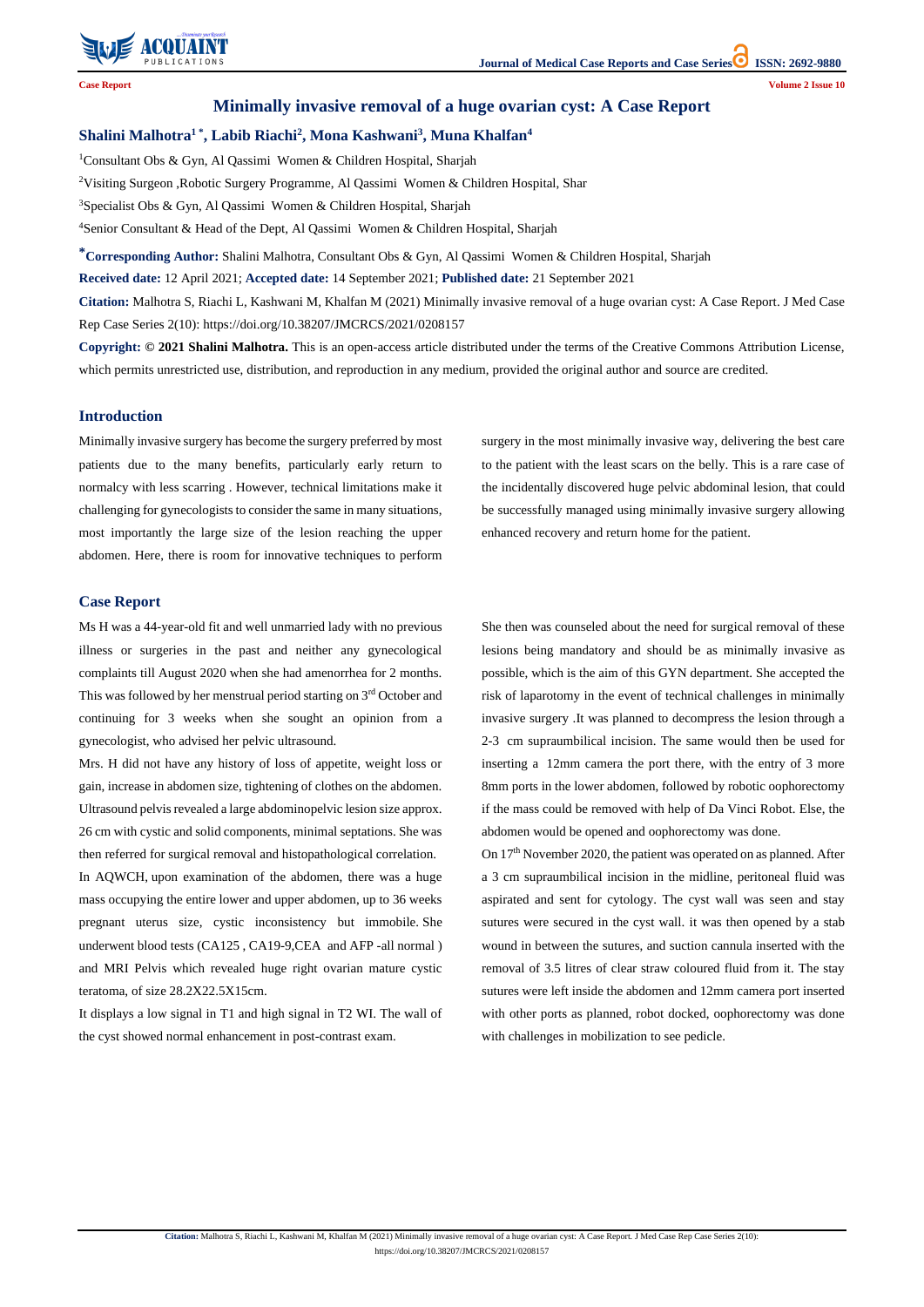

**Citation:** Malhotra S, Riachi L, Kashwani M, Khalfan M (2021) Minimally invasive removal of a huge ovarian cyst: A Case Report. J Med Case Rep Case Series 2(10):

https://doi.org/10.38207/JMCRCS/2021/0208157



**Figure 1:** Cyst after decompression of fluid as seen through the Da Vinci Robot

Thereafter, hemostasis confirmed. Uterus left tube and ovary seen as normal. The opening of the cyst wall with sutures was placed under the camera port and the robot undocked. through the 12mm port, suture ends were pulled out and port removed and sutures held outside

abdomen and walls of cyst everted leaving cyst cavity open.1150 gms of fate were scooped out using small retractors to reduce time spent in the surgery.



**Figure 2:** cyst walls being held and fatty contents being scooped out with some remaining inside.

The laparoscopic vision of the abdominal part of the cyst was ensured through an 8mm port in the lower abdomen. After significant

decompression, cyst wall could be removed through the 3 cm incision. Ports closed under vision.



**Figure 3:** Cyst removed after repositing it's contents .